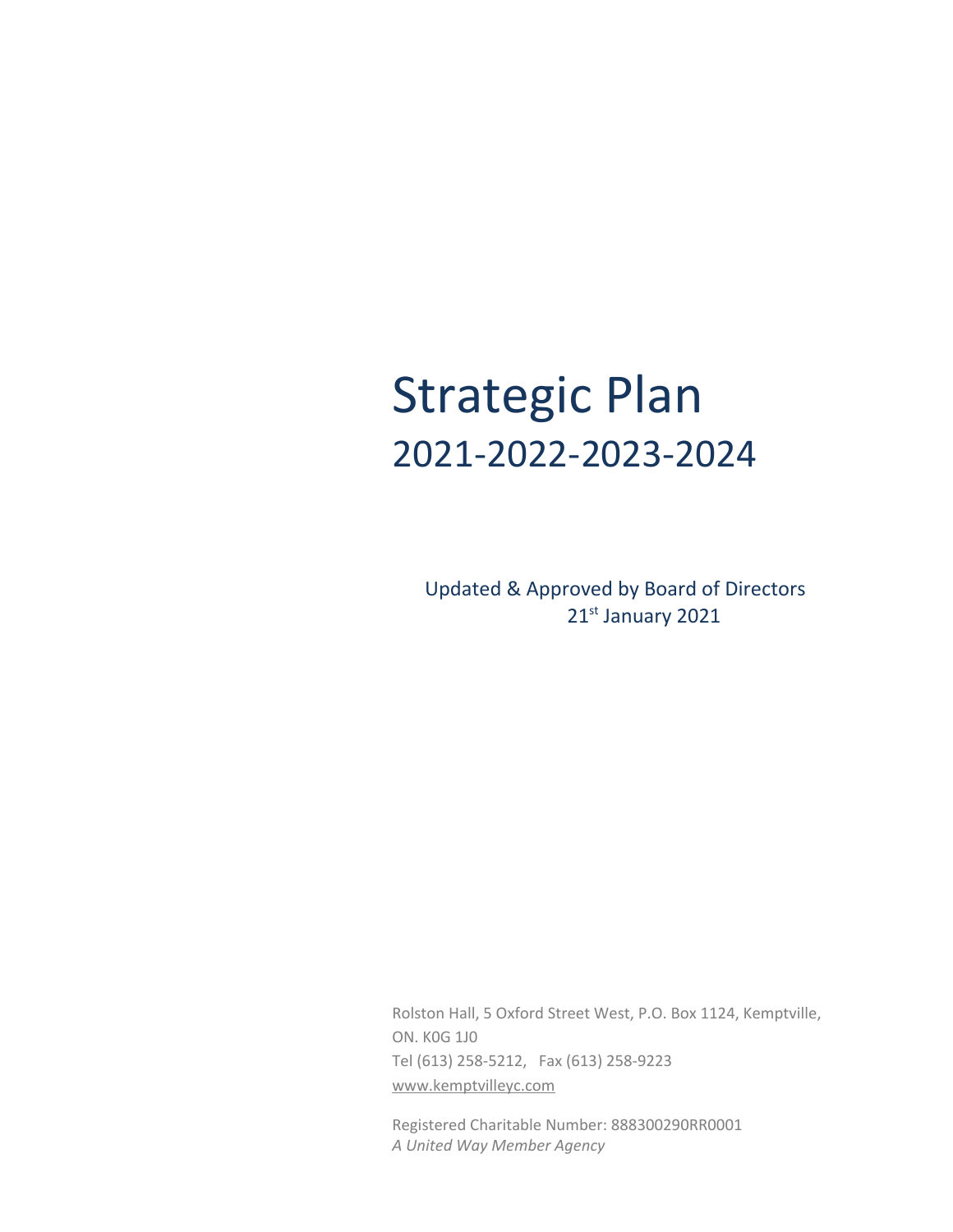

# <span id="page-1-0"></span>**Table of Contents**

| <b>Table of Contents</b>                           | $\overline{2}$ |
|----------------------------------------------------|----------------|
| The Strategic Plan                                 | 3              |
| <b>Our Vision</b>                                  | 4              |
| <b>Our Mission</b>                                 | 4              |
| <b>Core Values</b>                                 | 4              |
| <b>Strategic Objectives</b>                        | $\overline{4}$ |
| <b>Evaluation</b>                                  | 5              |
| Programming                                        | 6              |
| Corporate-Organizational                           | 8              |
| <b>Staffing</b>                                    | 8              |
| <b>Property and Finance</b>                        | 10             |
| <b>Community and Service Provider Partnerships</b> | 11             |
| <b>Funding and Fund Raising</b>                    | 12             |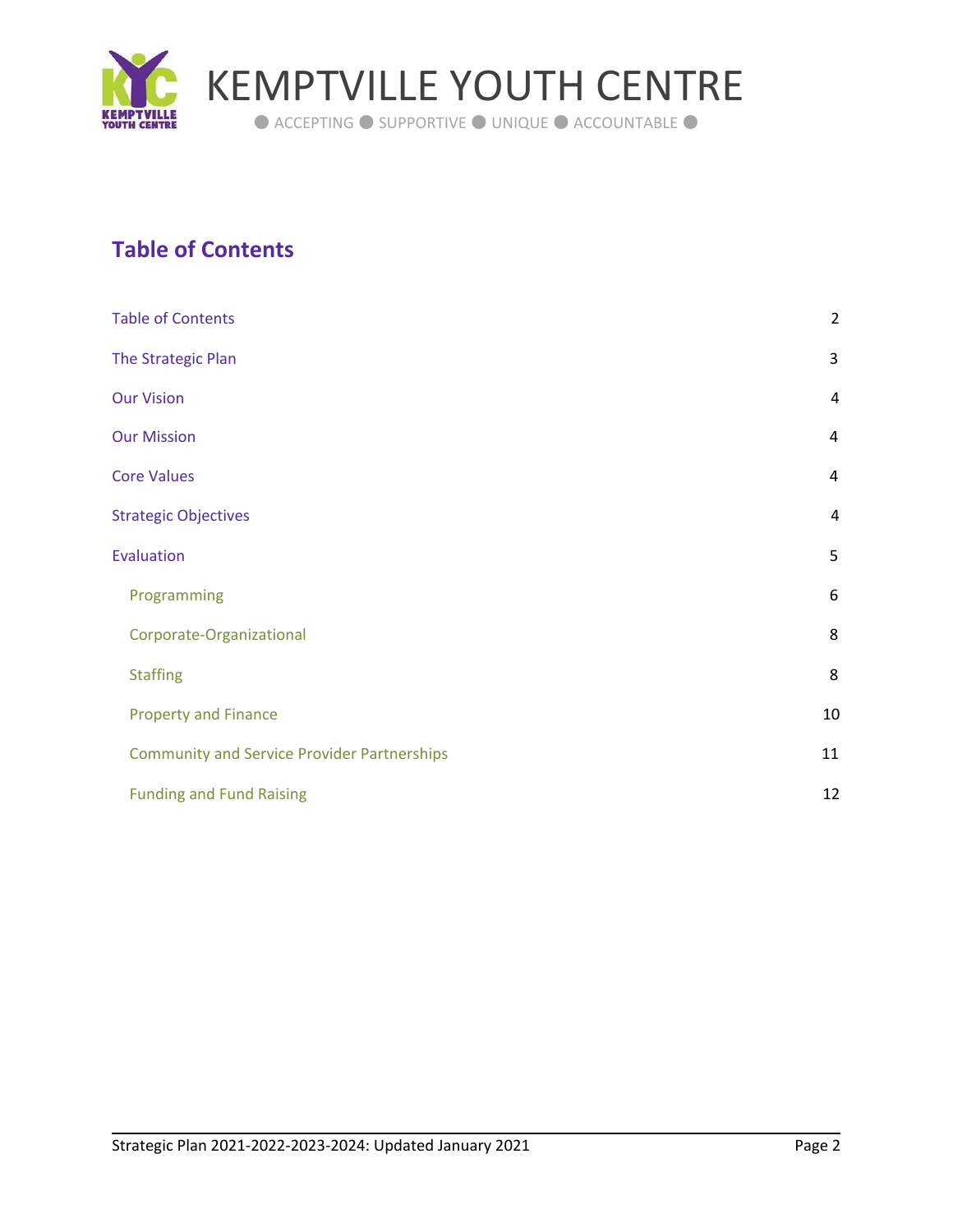

# <span id="page-2-0"></span>**The Strategic Plan**

The Kemptville Youth Centre's (KYC) strategic plan outlines the KYC's vision, mission, values, goals, and objectives for the next four years and ongoing. This plan sets our priorities, focuses our energy and resources, strengthens our programs and operations, and ensures that staff, volunteers, and Board of Directors (the Board) members are working collaboratively towards common goals and objectives. The Plan establishes our programs' intended outcomes/results, and provides guidance for the future development and growth of the KYC.

\_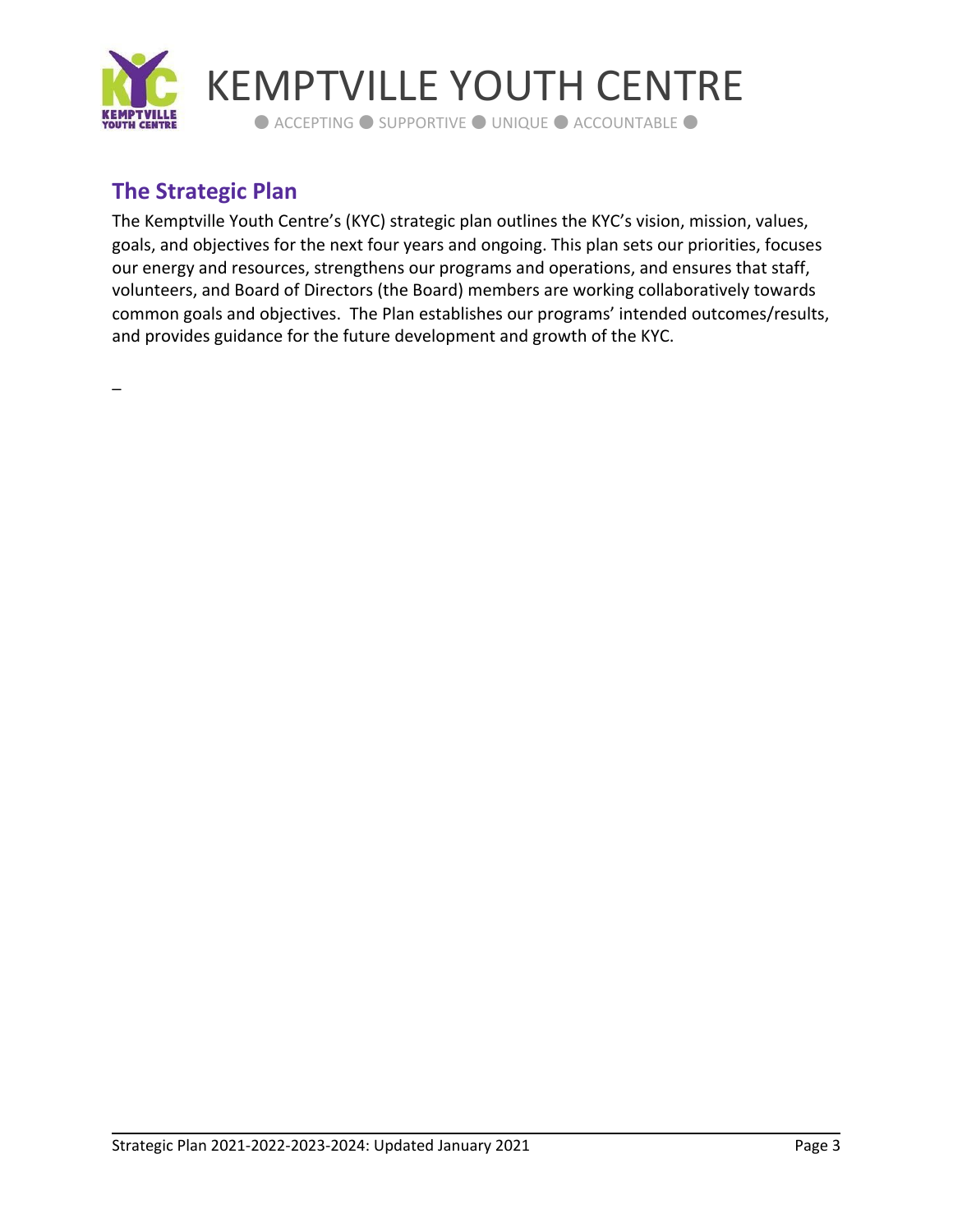

# <span id="page-3-0"></span>**Our Vision**

KYC is a safe, inclusive and welcoming environment that contributes to the positive mental, physical and social development of local youth.

# <span id="page-3-1"></span>**Our Mission**

To deliver valuable programs supporting the development of skills in youth by providing:

- A safe and supervised environment
- Space, materials, mentors and role models
- Connections with community resources
- Ongoing program review and improvement
- Opportunities for community involvement
- <span id="page-3-2"></span>● Advocacy

# **Core Values**

- Acceptance
- Respect
- Responsibility
- Integrity
- Non-judgemental
- Supportive
- <span id="page-3-3"></span>● Accountable

# **Strategic Objectives**

The KYC's strategic objectives are categorized as either short-term, mid-term, long term or on-going, and there are key deliverables and performance measurement indicators that are identified for each of the strategic objectives.

**Short Term:** Targeted for completion in 2021

**Mid-term:** Targeted for completion by the end of 2022-2024

**Long-Term:** Progress will be made in the next four years (2024+) or will support the completion of this objective sometime in the future.

**Ongoing**: Projects or initiatives that require continued review and or are extended in order to support the changes at KYC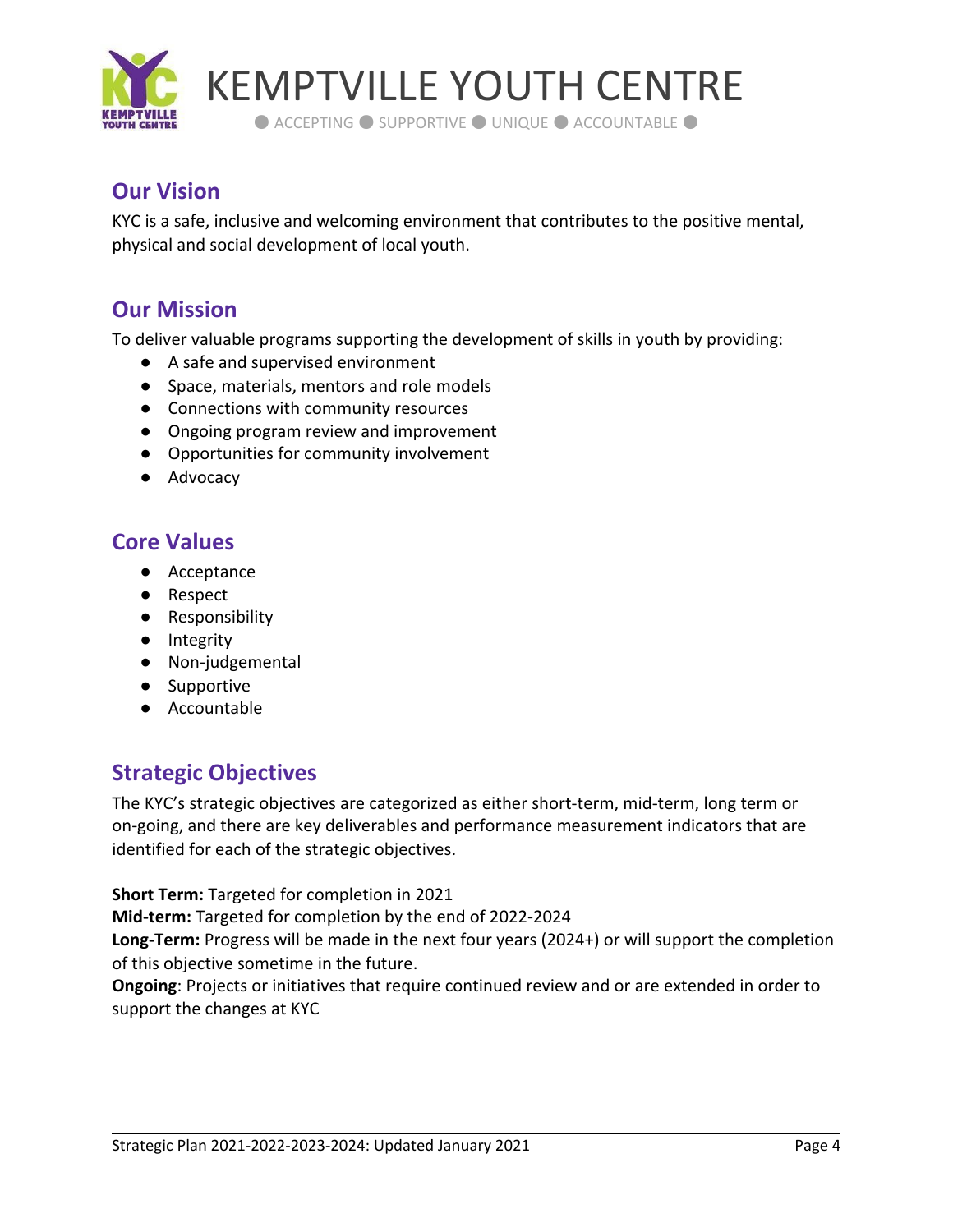

In addition, the strategic objectives are organized into six strategic themes:

- 1. Programming
- 2. Staffing
- 3. Corporate-Organizational
- 4. Property and Facilities
- 5. Community and Service Provided Partnerships
- <span id="page-4-0"></span>6. Funding and Fundraising

# **Evaluation**

At the end of each fiscal year, the BOD and Strategic Planning and Policy Committee will complete an evaluation of the Strategic Plan. This evaluation will assess how successfully the KYC has implemented the Plan over the past year. This evaluation will focus on the stated deliverables and action times and will include an analysis of a variety of information, including programming data (e.g. youth attendance), funding and expenditure data, interviews with KYC staff and members of the Board of Directors (BOD), minutes from BOD meetings, internal reports and evaluations, and other sources.

The evaluation will be presented to the entire Board of Directors, for approval, during the first quarter of the new fiscal year.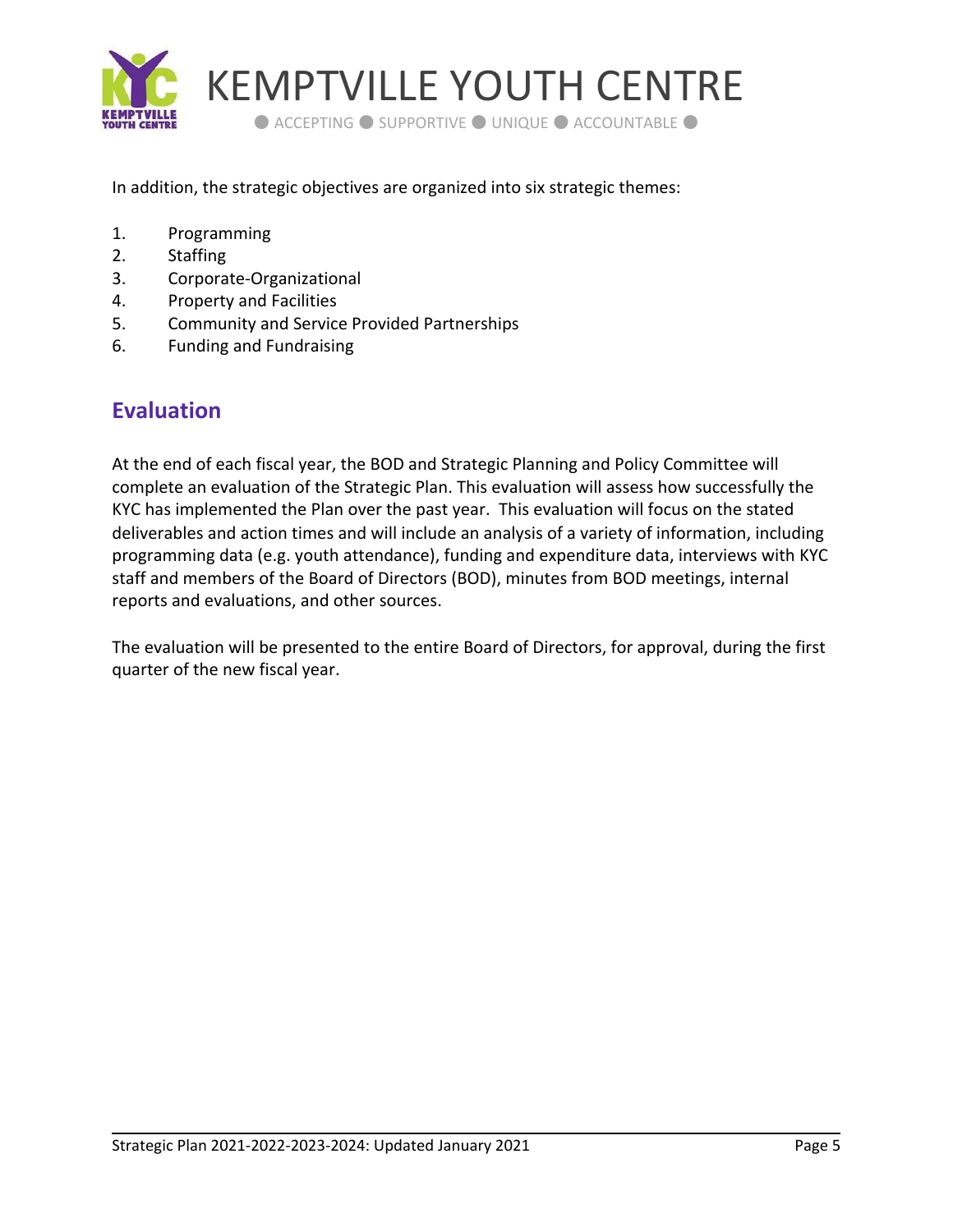

# <span id="page-5-0"></span>**Programming**

## **Short-Term:** *Targeted for Completion in 2021, on-going*

| <b>Strategic Objective</b>                                                                           | <b>Key Deliverable(s)</b>                                                                                                                                    | <b>Performance Measurement*</b>                                                                                                                                                                                                                                |
|------------------------------------------------------------------------------------------------------|--------------------------------------------------------------------------------------------------------------------------------------------------------------|----------------------------------------------------------------------------------------------------------------------------------------------------------------------------------------------------------------------------------------------------------------|
| <b>AII KYC</b><br>programming is<br>conducted in<br>accordance with the<br><b>KYC Policy Manual.</b> | The KYC Policy Manual,<br>$\bullet$<br>including all the KYC policies,<br>is fully integrated into all KYC<br>programs.<br>Reviewed and refined<br>routinely | The KYC Policy Manual is<br>$\bullet$<br>provided to all KYC staff,<br>volunteers, and BOD<br>members.<br>The KYC Policy Manual is<br>$\bullet$<br>posted and updated on the<br>KYC webpage.<br>All KYC staff, volunteers, and<br>BOD members follow policies. |
| All operational<br>activities at the KYC<br>are supported by an<br><b>Operations Manual.</b>         | The Operations Manual, which<br>is aligned with the KYC Policy<br>Manual, is fully integrated into<br>all KYC programs. Reviewed<br>and refined routinely    | The KYC Operations Manual is<br>$\bullet$<br>provided to all KYC staff,<br>volunteers, and BOD<br>members.<br>The KYC Operations Manual is<br>$\bullet$<br>actively implemented and is<br>guiding all operations at the<br>KYC.                                |

## **Mid-Term-** *Targeted for Completion by 2020 -24*

| <b>Strategic Objective</b> | <b>Key Deliverable(s)</b>      | <b>Performance Measurement*</b> |
|----------------------------|--------------------------------|---------------------------------|
| <b>KYC considers</b>       | • KYC has considered operating | • The key deliverable has been  |
| providing focussed         | alternative programming        | met                             |
| alternative                | during Professional            |                                 |
| programming on             | Development Days and           |                                 |
| <b>Professional</b>        | <b>March Break</b>             |                                 |
| <b>Development Days</b>    |                                |                                 |
| and March Break            |                                |                                 |
| The KYC considers          | • KYC has considerd operating  | • The key deliverable has been  |
| providing                  | regular Saturday               | met                             |
| programming on             | programming hours in a         |                                 |
| alternate weekends.        | sustainable manner-            |                                 |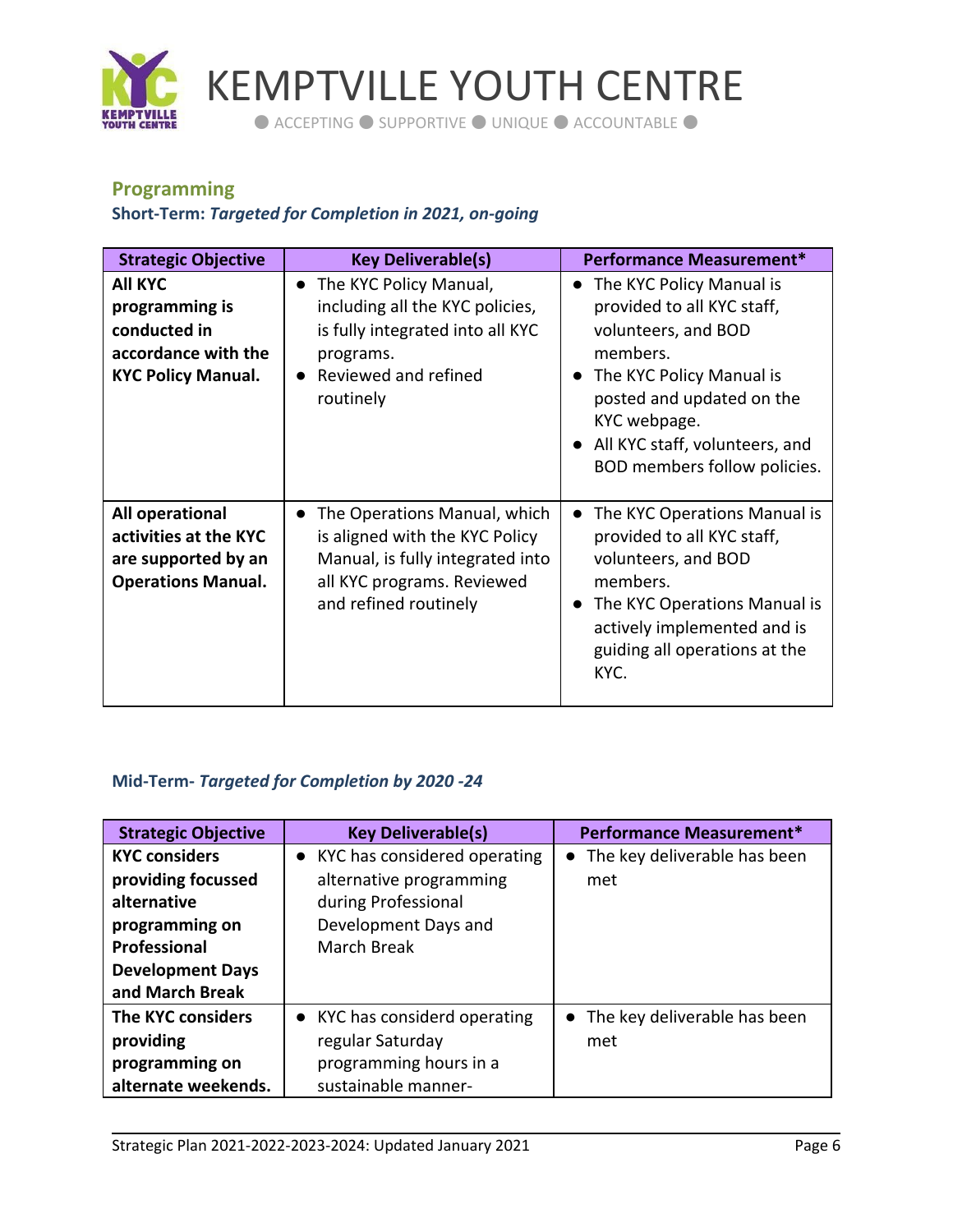

KEMPTVILLE YOUTH CENTRE

● ACCEPTING ● SUPPORTIVE ● UNIQUE ● ACCOUNTABLE ●

|                                                                                                                 | contingent on available<br>funding and staffing<br>availability.                                                                                                                                                                                                                              |                                                                                                                                                                                |
|-----------------------------------------------------------------------------------------------------------------|-----------------------------------------------------------------------------------------------------------------------------------------------------------------------------------------------------------------------------------------------------------------------------------------------|--------------------------------------------------------------------------------------------------------------------------------------------------------------------------------|
| There is a sustained<br>consideration of<br>increasing the KYC<br>after-school<br>program.                      | Participation in the core KYC<br>$\bullet$<br>after school program is<br>maintained/increased.                                                                                                                                                                                                | Average monthly attendance<br>will increase (month to month<br>comparison).                                                                                                    |
| The KYC continually<br>reviews programs<br>and activities.<br><b>This includes Virtual</b><br><b>Activities</b> | A monthly review of KYC<br>$\bullet$<br>programs is completed by the<br>Operations Manager in<br>collaboration with the<br>Program Coordinator which<br>includes attendance, youth<br>outcomes, and linkages to<br>the quarterly budget report.<br>On line activity is also to be<br>reported | The Operations Manager<br>provides the BOD with a KYC<br>Program Review (including<br>recommendations for<br>modification) monthly.<br>The BOD approves the<br>Program Review. |

*\*indicates when the objective has been met.*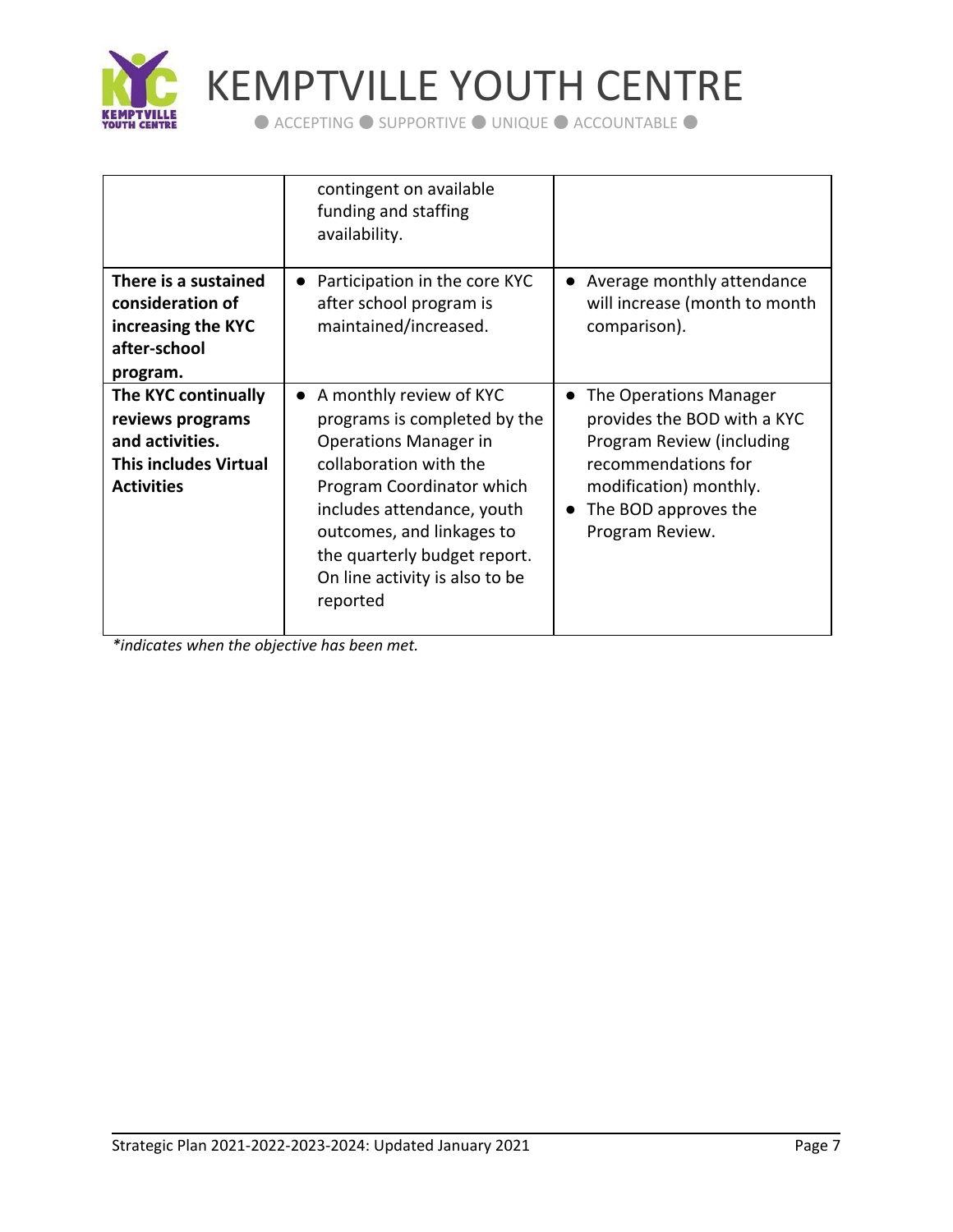

# <span id="page-7-0"></span>**Corporate-Organizational**

#### **Short-Term:** *Targeted for Completion in 2021, on-going*

| <b>Strategic Objective</b>                                                                     | <b>Key Deliverable(s)</b>                                                                                                                                                            | Performance Measurement*                                                                                                                                                                                                                                     |
|------------------------------------------------------------------------------------------------|--------------------------------------------------------------------------------------------------------------------------------------------------------------------------------------|--------------------------------------------------------------------------------------------------------------------------------------------------------------------------------------------------------------------------------------------------------------|
| <b>All KYC business is</b><br>conducted in<br>accordance with the<br><b>KYC Policy Manual.</b> | The KYC Policy Manual,<br>$\bullet$<br>including all the KYC policies,<br>is fully integrated into all KYC<br>programs and activities.<br>Reviewed, updated and<br>refined routinely | The KYC Policy Manual is<br>provided to all KYC staff,<br>volunteers, and BOD<br>members.<br>The KYC Policy Manual is<br>$\bullet$<br>posted and updated on the<br>KYC webpage.<br>All KYC staff, volunteers, and<br>BOD members follow the new<br>policies. |
| All operational<br>activities at the KYC<br>are supported by an<br><b>Operations Manual.</b>   | The Operations Manual, which<br>is aligned with the KYC Policy<br>Manual, and is further<br>developed and implemented.<br>Reviewed and refined<br>routinely                          | The KYC Operations Manual is<br>$\bullet$<br>provided to all KYC staff,<br>volunteers, and BOD<br>members.<br>The KYC Operations Manual is<br>$\bullet$<br>actively implemented and is<br>guiding all operations at the<br>KYC.                              |

## <span id="page-7-1"></span>**Staffing**

## **Term:** *Targeted Completion 2021, on-going*

| <b>Strategic Objective</b>           | <b>Key Deliverable(s)</b>                              | <b>Performance Measurement</b>              |
|--------------------------------------|--------------------------------------------------------|---------------------------------------------|
| The KYC will<br>strengthen volunteer | The KYC develops and<br>implements a Volunteer         | The BOD approves the new<br>Strategy.       |
| recruitment and                      | <b>Recruitment and Retention</b>                       | • The Strategy is being                     |
| retention.                           | Strategy that includes<br>objectives, timelines, roles | implemented.<br>Timelines are being met and |
|                                      | and responsibilities, and                              | action items completed.                     |
|                                      | action items.                                          |                                             |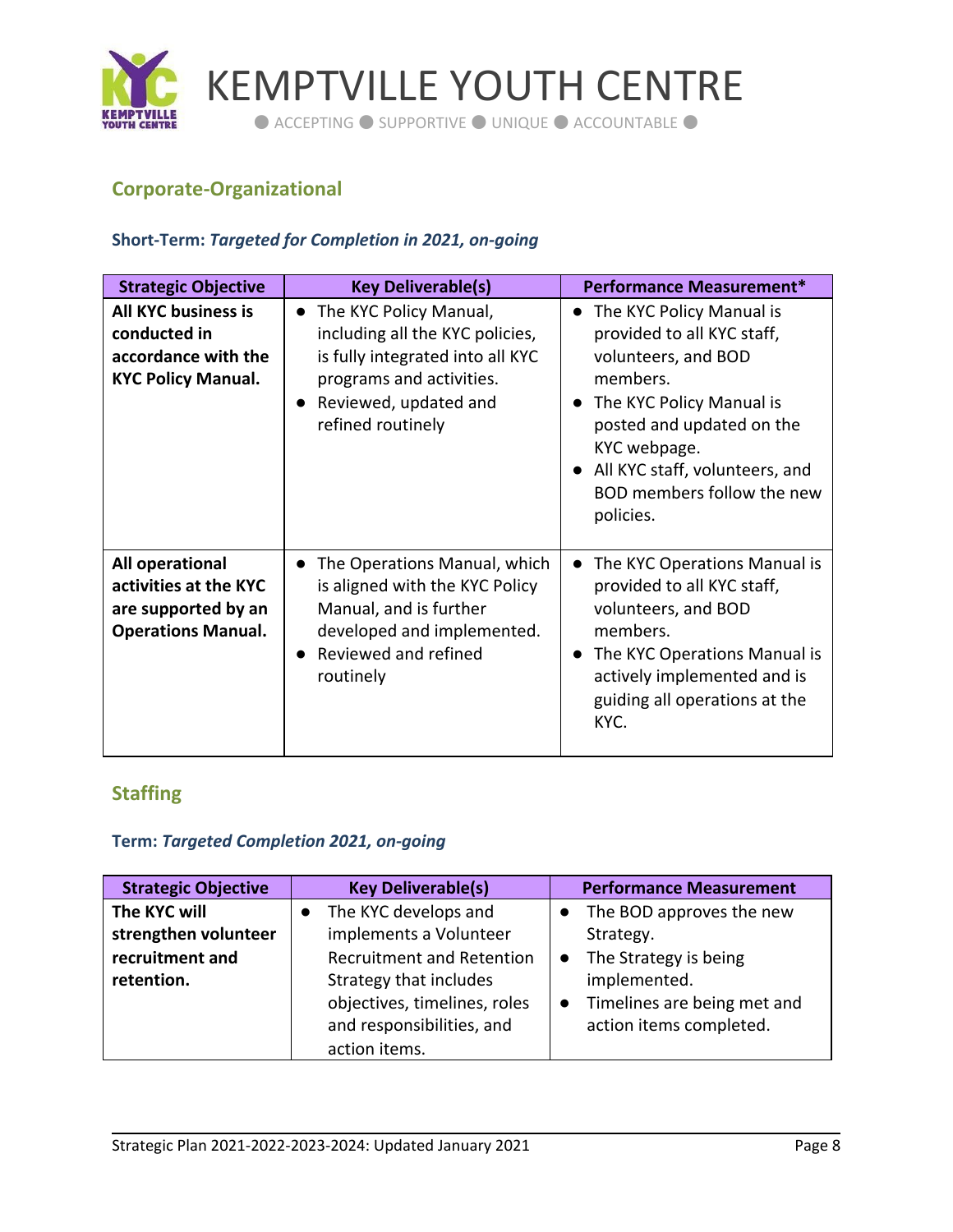

KEMPTVILLE YOUTH CENTRE

● ACCEPTING ● SUPPORTIVE ● UNIQUE ● ACCOUNTABLE ●

|                                                                 | The Strategy includes<br>recruitment and retention<br>of Board Members.                                         |                                                                              |
|-----------------------------------------------------------------|-----------------------------------------------------------------------------------------------------------------|------------------------------------------------------------------------------|
| The KYC's job<br>descriptions are kept<br>current and relevant. | Revised job descriptions for<br>all KYC staff and volunteer<br>positions are<br>created/updated as<br>required. | • The BOD approves the revised<br>KYC job descriptions.<br>Reviewed annually |

## **Term:** *ongoing*

| <b>Strategic Objective</b>                                                                                                                  | <b>Key Deliverable(s)</b>                                                                                                                 | <b>Performance Measurement</b>                                                                                                                                         |
|---------------------------------------------------------------------------------------------------------------------------------------------|-------------------------------------------------------------------------------------------------------------------------------------------|------------------------------------------------------------------------------------------------------------------------------------------------------------------------|
| The KYC has a<br>long-term staffing plan.                                                                                                   | A long-term (3 years+)<br>staffing plan that includes<br>succession planning.                                                             | • The Plan is BOD approved and<br>implemented.                                                                                                                         |
| The KYC implements<br>individual and<br>organizational-wide<br>training strategies for<br><b>KYC staff, volunteers,</b><br>and BOD members. | • Training plans are<br>developed for all KYC<br>staff, volunteers, and<br><b>BOD</b> members as<br>necessary or as seen as<br>beneficial | Training plans are developed<br>and BOD approved.<br><b>Training Plans are</b><br>$\bullet$<br>implemented.<br>Timelines and training targets<br>$\bullet$<br>are met. |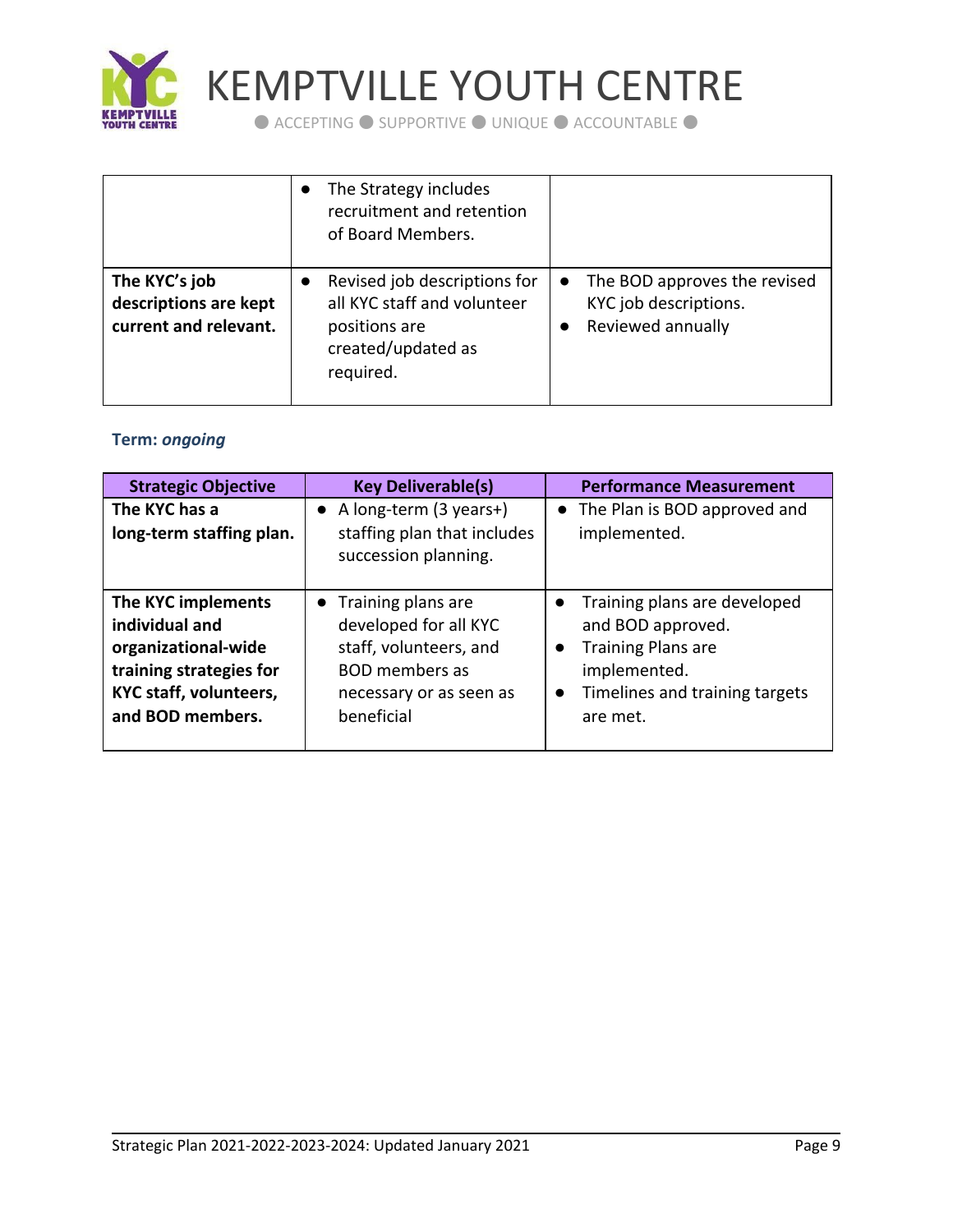

KEMPTVILLE YOUTH CENTRE

● ACCEPTING ● SUPPORTIVE ● UNIQUE ● ACCOUNTABLE ●

# <span id="page-9-0"></span>**Property and Finance**

#### **Term:** *ongoing*

| <b>Strategic Objective</b>                                                                                                                                 | <b>Key Deliverable(s)</b>                                                             | <b>Performance Measurement</b>                                                                                                                                   |
|------------------------------------------------------------------------------------------------------------------------------------------------------------|---------------------------------------------------------------------------------------|------------------------------------------------------------------------------------------------------------------------------------------------------------------|
| The KYC is<br>implementing a<br>long-term Capital<br><b>Projects Plan</b>                                                                                  | • A renewed Capital Project<br>Plan.<br>To be reviewed every six<br>months            | The current Capital Plan is<br>$\bullet$<br>renewed, implemented, and<br>approved by the BOD.                                                                    |
| The KYC has an<br>ongoing Building<br><b>Maintenance Plan</b>                                                                                              | • A KYC Building<br>Maintenance Plan.<br>To be reviewed every six<br>months           | A Building Maintenance Plan is<br>$\bullet$<br>updated and maintained for<br>BOD approved.                                                                       |
| The KYC monitors its<br>ability and necessity<br>to be compliant with<br>the Accessibility for<br>the Ontarians with<br><b>Disabilities Act</b><br>(AODA). | • When able or if necessary<br>a revised KYC Accessibility<br>Plan to be put in place | The KYC has an Accessibility<br>$\bullet$<br>Plan that ensures compliance<br>with the Accessibility for the<br><b>Ontarians with Disabilities Act</b><br>(AODA). |

**Long-Term:** *Progress Made with Targeted Completion of all projects by 2025+*

| <b>Strategic Objective</b>                                         | <b>Key Deliverable(s)</b>                                                                  | <b>Performance Measurement</b>                                                                                                                                               |
|--------------------------------------------------------------------|--------------------------------------------------------------------------------------------|------------------------------------------------------------------------------------------------------------------------------------------------------------------------------|
| The KYC is accessible<br>to persons with<br>physical disabilities. | • The main floor of the KYC<br>is accessible to persons<br>with wheelchairs or<br>walkers. | • A wheelchair access is provided<br>that provides access to the<br>main floor<br>• The bathroom on the main<br>floor is accessible to persons<br>with physical disabilities |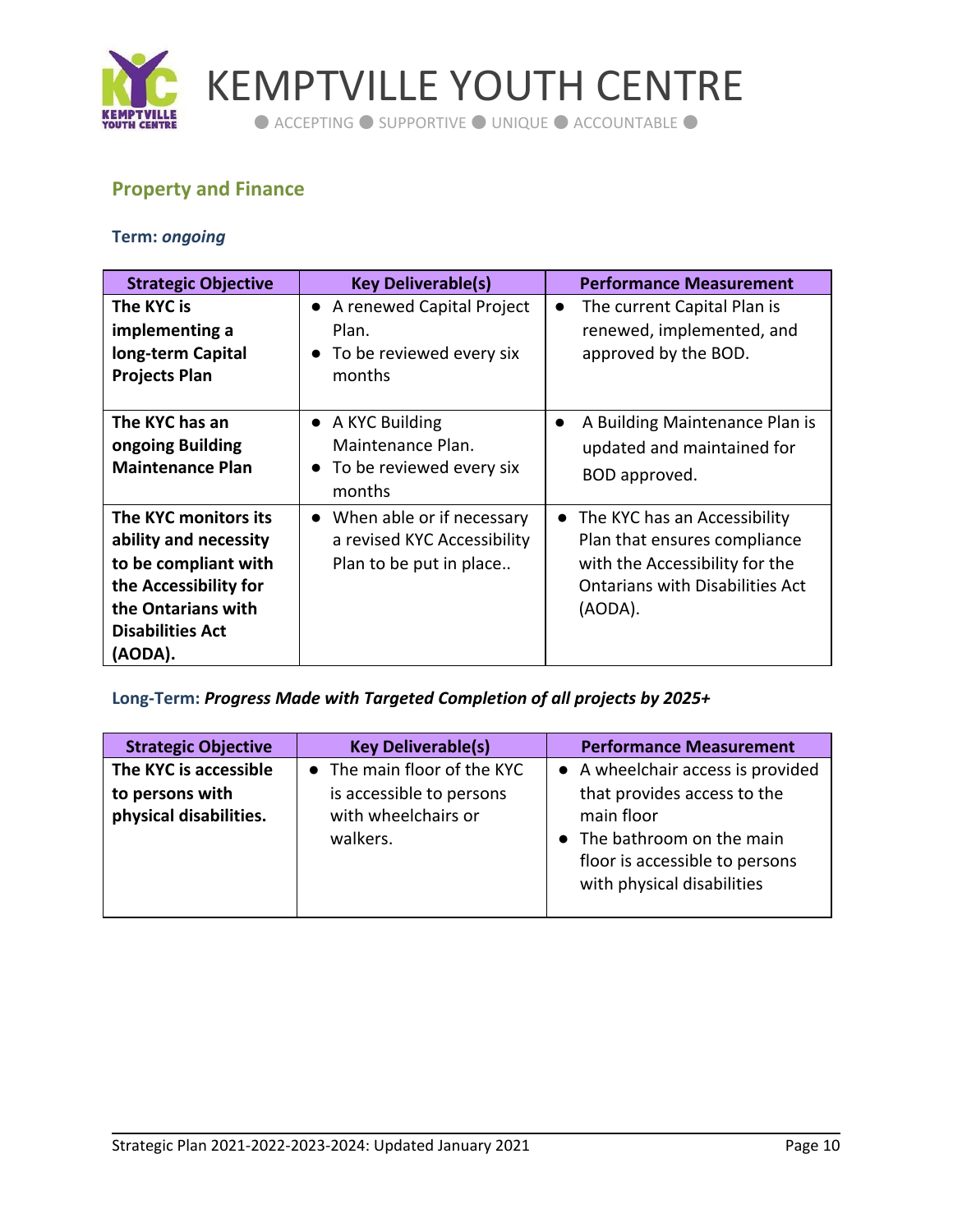

## <span id="page-10-0"></span>**Community and Service Provider Partnerships**

#### **Short-Term:** *Targeted Completion 2021ongoing*

| <b>Strategic Objective</b>                                                             | <b>Key Deliverable(s)</b>                                                                                                                                                                                                                                                                                                                                                                                                                                                                                                                         | <b>Performance Measurement</b>                                                                                                                                                                                                                                                                                                             |
|----------------------------------------------------------------------------------------|---------------------------------------------------------------------------------------------------------------------------------------------------------------------------------------------------------------------------------------------------------------------------------------------------------------------------------------------------------------------------------------------------------------------------------------------------------------------------------------------------------------------------------------------------|--------------------------------------------------------------------------------------------------------------------------------------------------------------------------------------------------------------------------------------------------------------------------------------------------------------------------------------------|
| The KYC maintains<br>and fosters strong<br>relationships with<br>community<br>partners | Continued strengthening of<br>$\bullet$<br>relationships with existing<br>community partners.<br>Identifying KYC Key Partners.<br>Focusing on fostering<br>$\bullet$<br>partnerships with other<br>youth serving organizations.<br>• Update and maintain a<br>detailed youth related<br>community resource list.<br>• Provide tangible<br>opportunities for return on<br>investment for business<br>partners.<br>• Offer the use of KYC facilities<br>to youth serving non-profits<br>or not-for-profits<br>organizations from the local<br>area. | Maintain the approximately 35<br>existing partnerships with an<br>annual partnership review.<br>Establish and steward 1 new<br>partnership each quarter.<br>A Community Resource list is<br>posted at the KYC and<br>published on the KYC website.<br>Four youth-serving<br>organizations use the KYC<br>facilities at least once in 2021. |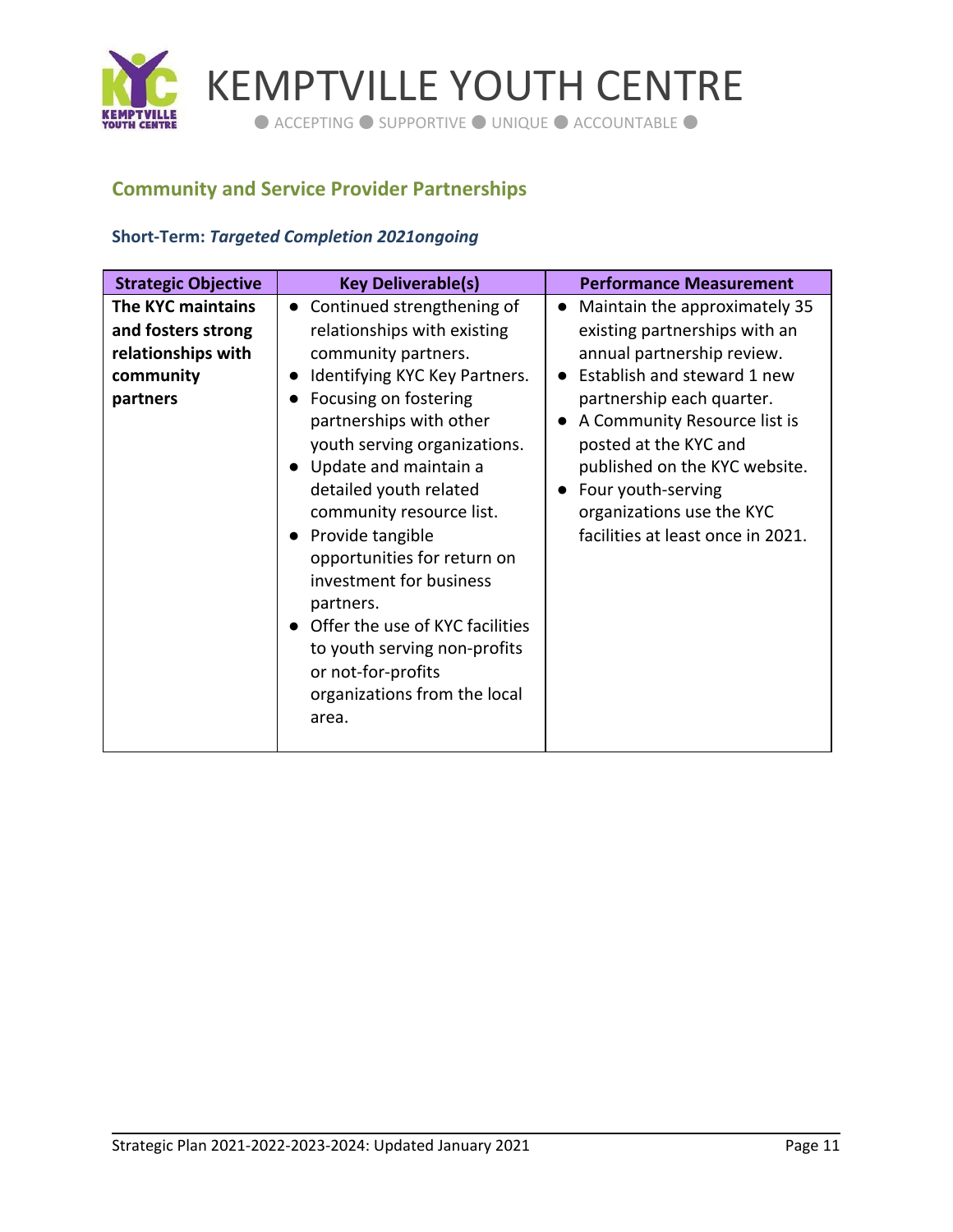

# <span id="page-11-0"></span>**Funding and Fund Raising**

| Miu-Terni. <i>Turgeted Completion</i>                                                                                                                                                              |                                                                                                                                                                                                                                                                          |                                                                                                                                                                                                                                                                                                  |
|----------------------------------------------------------------------------------------------------------------------------------------------------------------------------------------------------|--------------------------------------------------------------------------------------------------------------------------------------------------------------------------------------------------------------------------------------------------------------------------|--------------------------------------------------------------------------------------------------------------------------------------------------------------------------------------------------------------------------------------------------------------------------------------------------|
| <b>Strategic Objective</b>                                                                                                                                                                         | <b>Key Deliverable(s)</b>                                                                                                                                                                                                                                                | <b>Performance Measurement</b>                                                                                                                                                                                                                                                                   |
| The KYC has developed<br>and implemented a<br><b>Fund Development</b><br><b>Strategy that provides</b><br>ongoing sustainability                                                                   | A Strategy that provides a<br>$\bullet$<br>long term (4 years+) vision<br>of Funds Development<br>which includes objectives,<br>roles and responsibilities<br>and an action plan.<br>Review and refine as<br>needed                                                      | The BOD approves the Funds<br>$\bullet$<br>Development Strategy.<br>The Strategy is implemented<br>$\bullet$<br>and action plan items are<br>completed on-time.                                                                                                                                  |
| <b>Build fund development</b><br>capacity                                                                                                                                                          | Increase the number of<br>donors and annual<br>funding amount.<br>Raise funds equal to 30%<br>of KYC operating expenses<br>with fundraising, major<br>gifts and third party<br>events.                                                                                   | 30% of KYC operating<br>expenses are raised by a<br>combination of fundraising,<br>major gifts and third party<br>events.                                                                                                                                                                        |
| Focus on the four major<br>fundraising activities<br>per year:<br><b>Examples:</b><br>1. Charity Breakfast<br><b>Golf Tournament</b><br>2.<br>3.<br><b>Jail and Bail</b><br><b>Book Fair</b><br>4. | Each activity has a lead<br>organizer who reports to<br>the Fundraising<br>committee.<br>Fundraising targets for<br>$\bullet$<br>each activity are<br>established.<br>Following the activity,<br>best practices/lessons<br>learned are developed<br>and shared with BOD. | Activities are completed.<br><b>Best Practices/Lessons</b><br>$\bullet$<br>Learned are shared with BOD.<br>30 % of KYC operating<br>$\bullet$<br>expenses are raised with<br>these 4 major events.<br>Events to be reviewed and<br>possibly changed by<br>2018-2019 (see Mid-Term<br>Goal below) |
| An increase in funds<br>raised via Third Party<br>fundraising events.                                                                                                                              | • Current partnerships for<br>Third Party events are<br>maintained and new Third<br>Party partnerships are<br>developed.                                                                                                                                                 | Third Party events raise funds<br>$\bullet$<br>equal to 5 % of total KYC<br>operating expenses.                                                                                                                                                                                                  |

#### **Mid-Term:** *Targeted Completion*